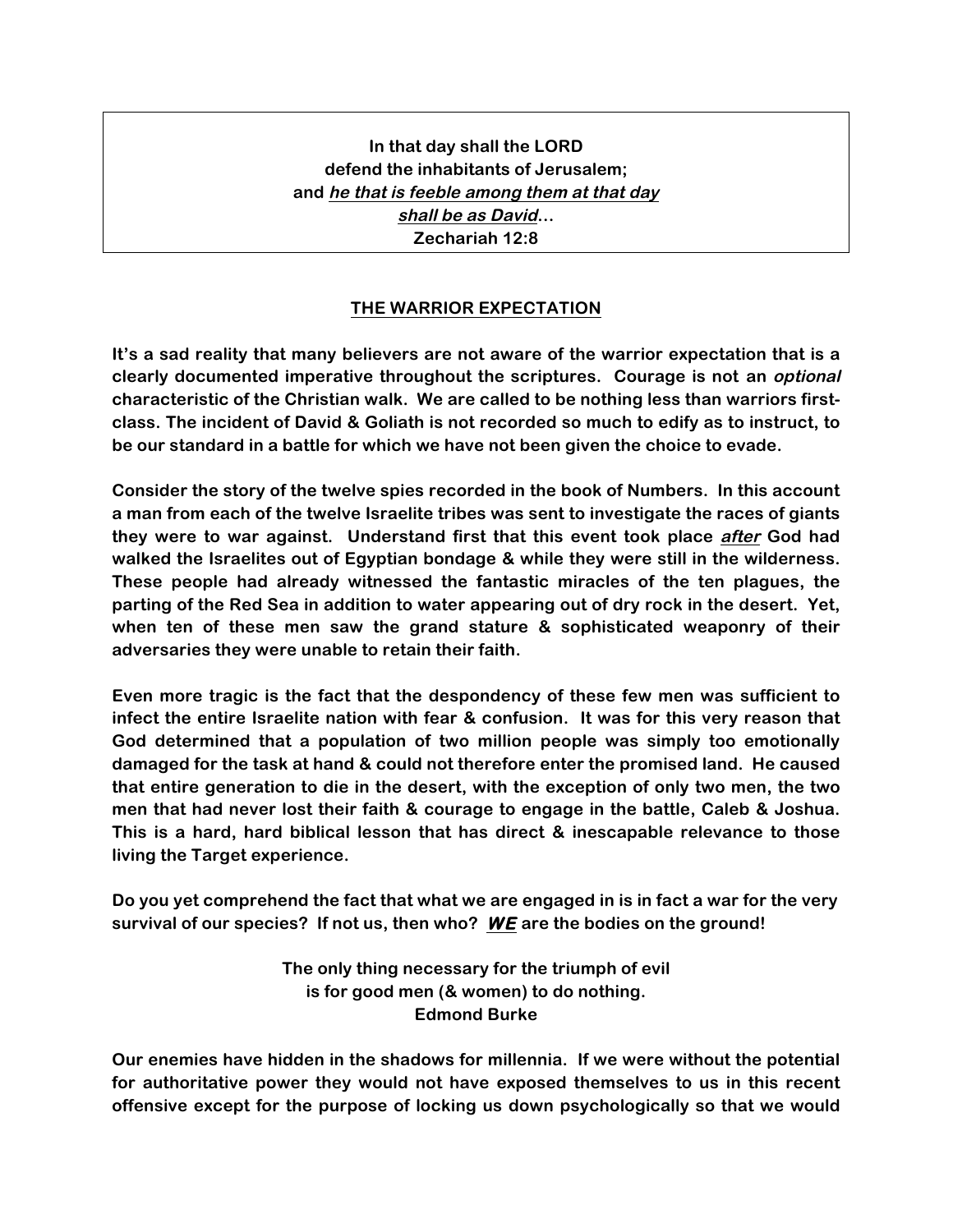**be unprepared to engage. When you are fully aligned in the Christ walk, you WILL have the promised authority.** 

> **Behold, I give unto you power to tread on serpents and scorpions, and over all the power of the enemy: and nothing shall by any means hurt you. Luke 10:19**

**34 He teacheth my hands to war, so that a bow of steel is broken by mine arms. 37 I have pursued mine enemies, and overtaken them: neither did I turn again till they were consumed. 39 For thou hast girded me with strength unto the battle: thou hast subdued under me those that rose up against me. Psalm 8:34,37,39**

**If you are still without the authority promised by Christ, begin by assessing your Christian walk. Are you practicing the correct doctrine? Are you a functioning disciple? Have you committed to the path of genuine repentant change? Have you forgiven your enemies? Are you controlling your speech? Have you committed to seeking Truth above delusional complacency? The list goes on, but perhaps one of the most crucial questions to be asking yourselves is this: Are you double-minded?**

> **For let not that man think that he shall receive any thing of the Lord. A double minded man is unstable in all his ways. James 1:7-8**

**When discussing the great & mighty warriors that fought with David, this is what was said of them:**

> **All these men of war, that could keep rank, came with a perfect heart to Hebron, to make David king over all Israel: and all the rest also of Israel were of one heart**

**to make David king. 1Chronicles 12:38**

**Approach not integrity with a double heart; nor be associated with double-minded men:** 

**but walk, my children, in righteousness, which will conduct you in good paths;**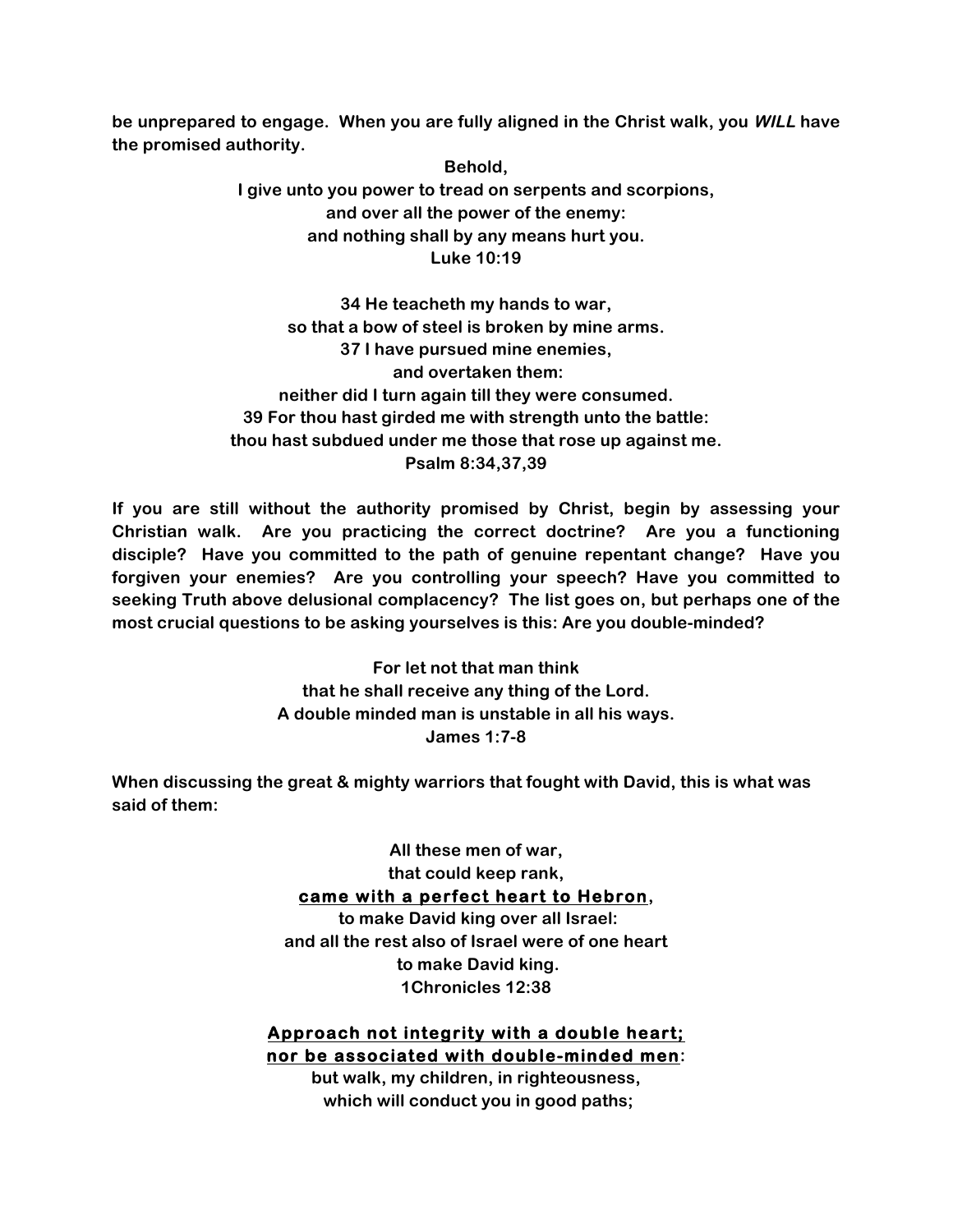**& be truth your companion. Enoch 90 (section 18):5 (translation: Richard Laurence-updated)**

**This is not the time to hold back any part of yourselves. Learn to live without incurring regrets.**

## **….He which soweth sparingly shall reap also sparingly; and he which soweth bountifully shall reap also bountifully. 2Corinthians 9:6**

**11 And that, knowing the time, that now it is high time to awake out of sleep: for now is our salvation nearer than when we believed. 12 The night is far spent, the day is at hand: let us therefore cast off the works of darkness, and let us put on the armour of light. Romans 13:11-12**

**These be the names of David's mighty men:** 

**The Tachmonite that sat in the seat, chief among the captains; the same was Adino the Eznite: he lift up his spear against eight hundred, whom he slew at one time. 9 And after him was Eleazar the son of Dodo the Ahohite, one of the three mighty men with David, when they defied the Philistines that were there gathered together to battle, and the men of Israel were gone away: 10 He arose, and smote the Philistines until his hand was weary, and his hand clave unto the sword: and the Lord wrought a great victory that day; and the people returned after him only to spoil. 11 And after him was Shammah the son of Agee the Hararite. And the Philistines were gathered together into a troop, here was a piece of ground full of lentiles: and the people fled from the Philistines. 12 But he stood in the midst of the ground, and defended it, and slew the Philistines: and the Lord wrought a great victory. 13 And three of the thirty chief went down, and came to David in the harvest time unto the cave of Adullam:**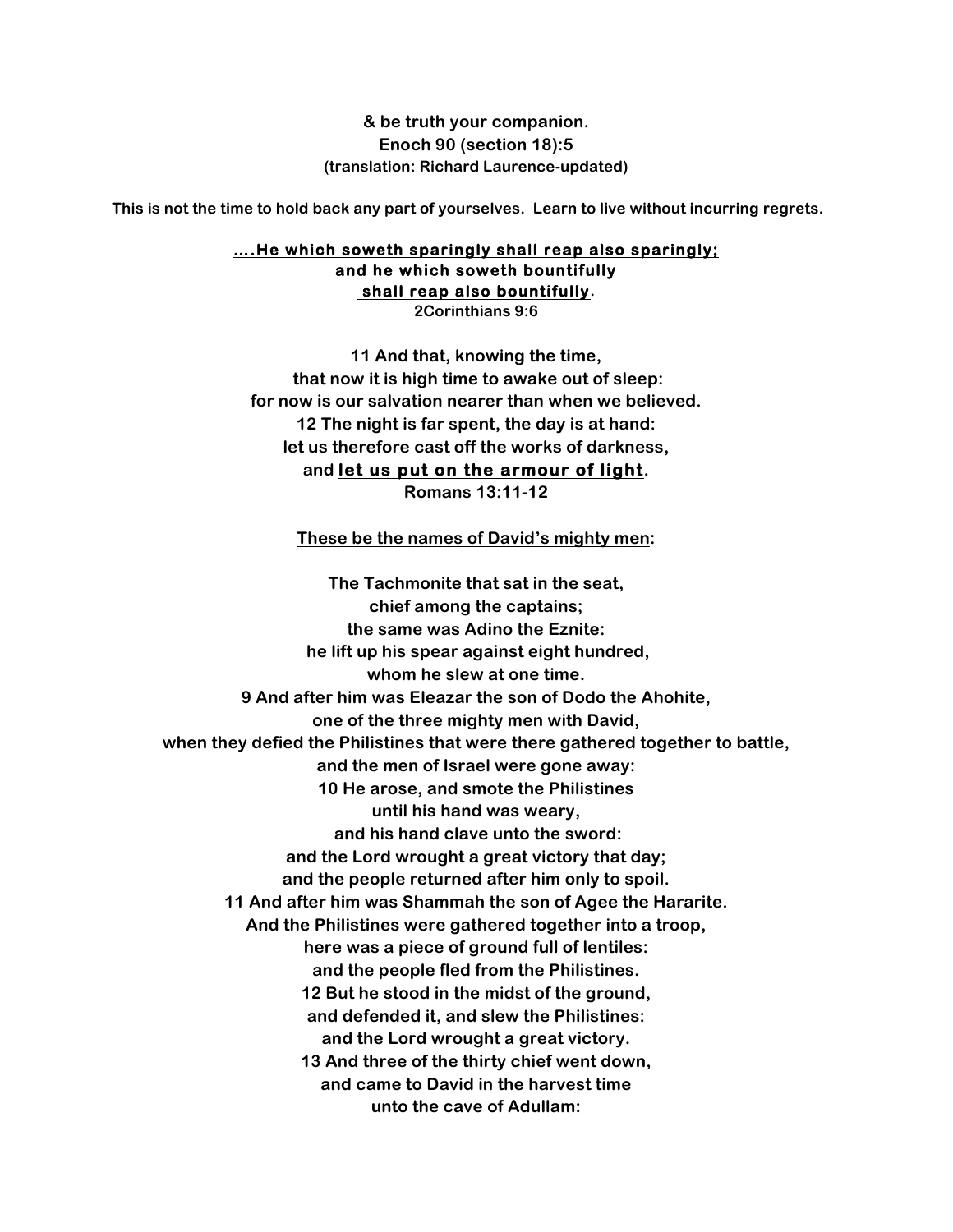**and the troop of the Philistines pitched in the valley of Rephaim. 14 And David was then in an hold, and the garrison of the Philistines was then in Bethlehem. 15 And David longed, and said, Oh that one would give me drink of the water of the well of Bethlehem, which is by the gate! 16 And the three mighty men brake through the host of the Philistines, and drew water out of the well of Bethlehem, that was by the gate, and took it, and brought it to David: nevertheless he would not drink thereof, but poured it out unto the Lord. 17 And he said, Be it far from me, O Lord, that I should do this: is not this the blood of the men that went in jeopardy of their lives? therefore he would not drink it. These things did these three mighty men. 18 And Abishai, the brother of Joab, the son of Zeruiah, was chief among three. And he lifted up his spear against three hundred, and slew them, and had the name among three. 19 Was he not most honourable of three? therefore he was their captain: howbeit he attained not unto the first three. 20 And Benaiah the son of Jehoiada, the son of a valiant man, of Kabzeel, who had done many acts, he slew two lionlike men of Moab: he went down also and slew a lion in the midst of a pit in time of snow: 21 And he slew an Egyptian, a goodly man: and the Egyptian had a spear in his hand; but he went down to him with a staff, nd plucked the spear out of the Egyptian's hand, and slew him with his own spear. 22 These things did Benaiah the son of Jehoiada, and had the name among three mighty men. 23 He was more honourable than the thirty, but he attained not to the first three. And David set him over his guard.**